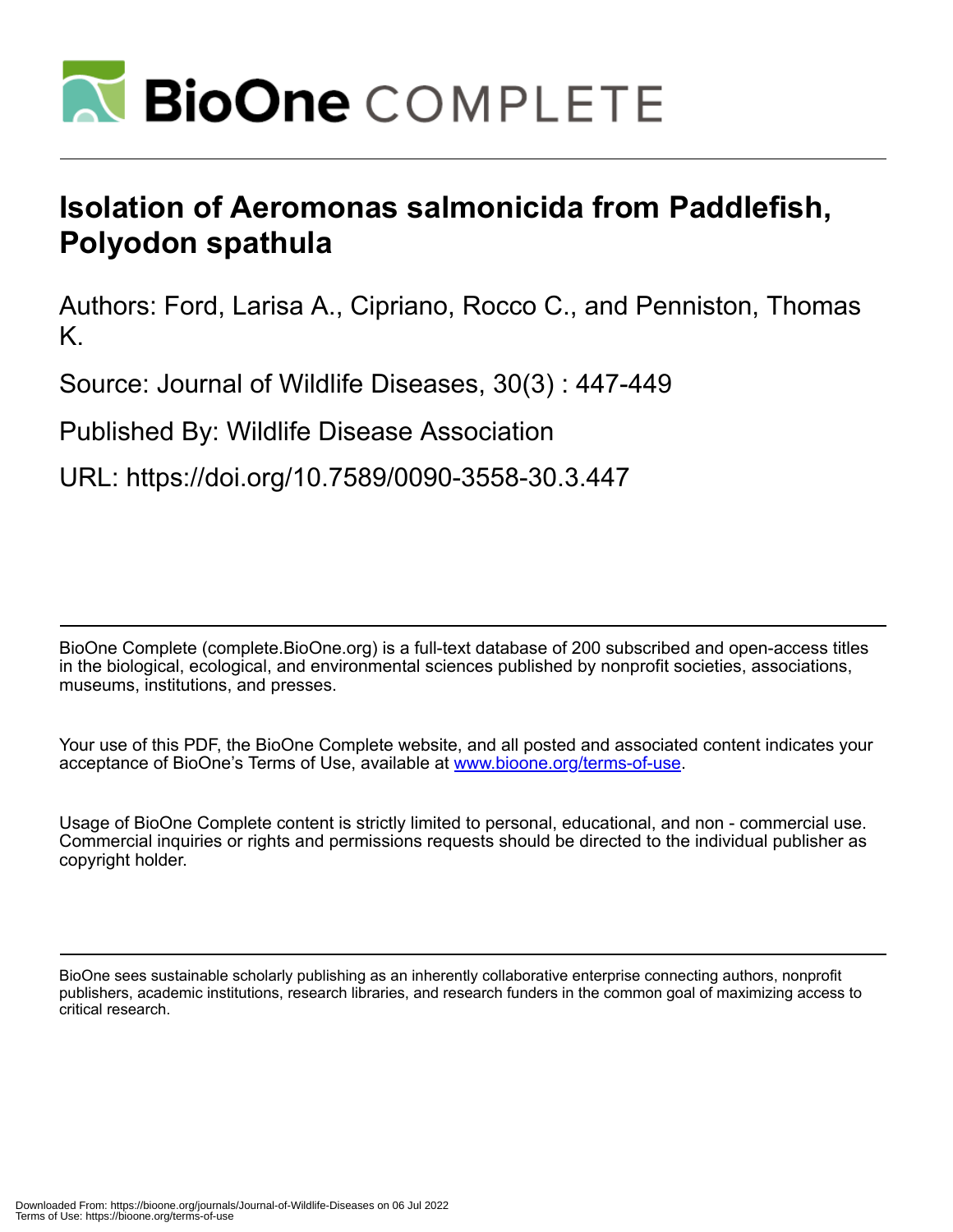## **Isolation of Aeromonas salmonicida from Paddlefish, Polyodon spathula**

**Larisa A.Ford,' Rocco C. Cipriano,' and Thomas K. Penniston,2** 'National Fish Health Research Laboratory, National Biological Survey, 1700 Leetown Road, Kearneysville, West Virginia 25430, USA; **2** Arkansas Game and Fish Commission, 350 Fish Hatchery Road, Hot Springs, Arkansas 71913, USA

ABSTRACT: *Aeromonas salmonicida* was isolated from paddlefish *(Polyodon spathula)* mortalities collected during an epizootic of furun culosis at the Spring River State Hatchery, Arkansas (USA), in 1992. Isolates of the bacterium were obtained from culture of gill and kidney tissue. This is the first epizootic of bacterial etiology to be reported in paddlefish.

*Key words:* Paddlefish, *Polyodon spathula,* furunculosis, *Aeromonas salmonicida.*

Paddlefish *(Polyodon spathula)* are en demic to river systems of the Mississippi River Basin of the United States; over the last century both the range and the num bers of the species has diminished (Russell, 1986). We document the first known epizootic and isolation of *Aeromonas salmonicida* from paddlefish being reared for stocking Arkansas (USA) rivers.

*Aeromonas salmonicida* **,** the causative agent of furunculosis of fish, is a Gramnegative, non-motile bacterium; most isolates of *A. salmonicida* are honogeneous both in their biochemical and serological reactions (Griffen, 1954). Although this bacterium is considered to be distributed throughout the world's marine and fresh water environments, most epizootics are reported in salmonid fish (Bullock et al., 1983).

We observed acute mortality among paddlefish fingerlings (12 to 13 cm) reared during spring and summer of 1992 at the Spring River State Fish Hatchery, Mammoth Springs  $(36°28'N, 91°32'W)$ , Arkansas. Spring River, the main water supply for the hatchery, flooded several times during April, May and June, resulting in increased water turbidity. By June, fish had fungal growth on their rostrums that was attributed to overcrowding. Fish were divided to reduce stocking densities and

treated with formalin  $(250$  ppm for 1 hr). Although the fungal problems were controlled, mortality continued to rise. Two fish were necnopsied on 12 June 1992 and kidney tissue was cultured on tryptic soy agan plates (TSA) (Difco, Detroit, Michigan, USA) for bacteria. Bacterial cultures isolated from kidney samples plus additional dead fish were shipped to the National Fish Health Research Laboratory (NFHRL), Leetown, West Virginia (USA) for confirmation. Gill tissue, kidney, spleen and liver were sampled from four fish and plated onto Coomassie Brilliant Blue (CBB) agar (Cipniano and Bertolini, 1988) ac cording to the methods of Cipriano et al. (1992). *Aeromonas salmonicida* was iso lated from gill tissue or kidneys of three of the four paddlefish evaluated. Identification was based on the methods of Amos (1985) and MacFaddin (1981). Isolates were identified as *A. salmonicida* if they were Gram-negative, non-motile rods that formed dark blue colonies on CBB, produced brown pigment on TSA, and an alkaline oven acid reaction on triple sugar iron agar (Difco, Detroit, Michigan, USA), were positive for cytochrome oxidase, es culin hydrolysis, nitrate reduction and gelatinase, were negative for indole production, urease, phenylalanine deaminase, ornithine decanboxylase, and did not use citrate on malonate as a source of carbon. The isolates also were sensitive to oxytetracycline (30  $\mu$ g) as determined by discdiffusion tests (Bauer et al., 1966).

Upon confirmation of *A. salmonicida,* the paddlefish were treated with 6 g active ingredient terramycin (Pfizer, Inc., New York, New York, USA) per 45.4 kg of fish for 10 days under an emergency Investigational New Animal Drug permit issued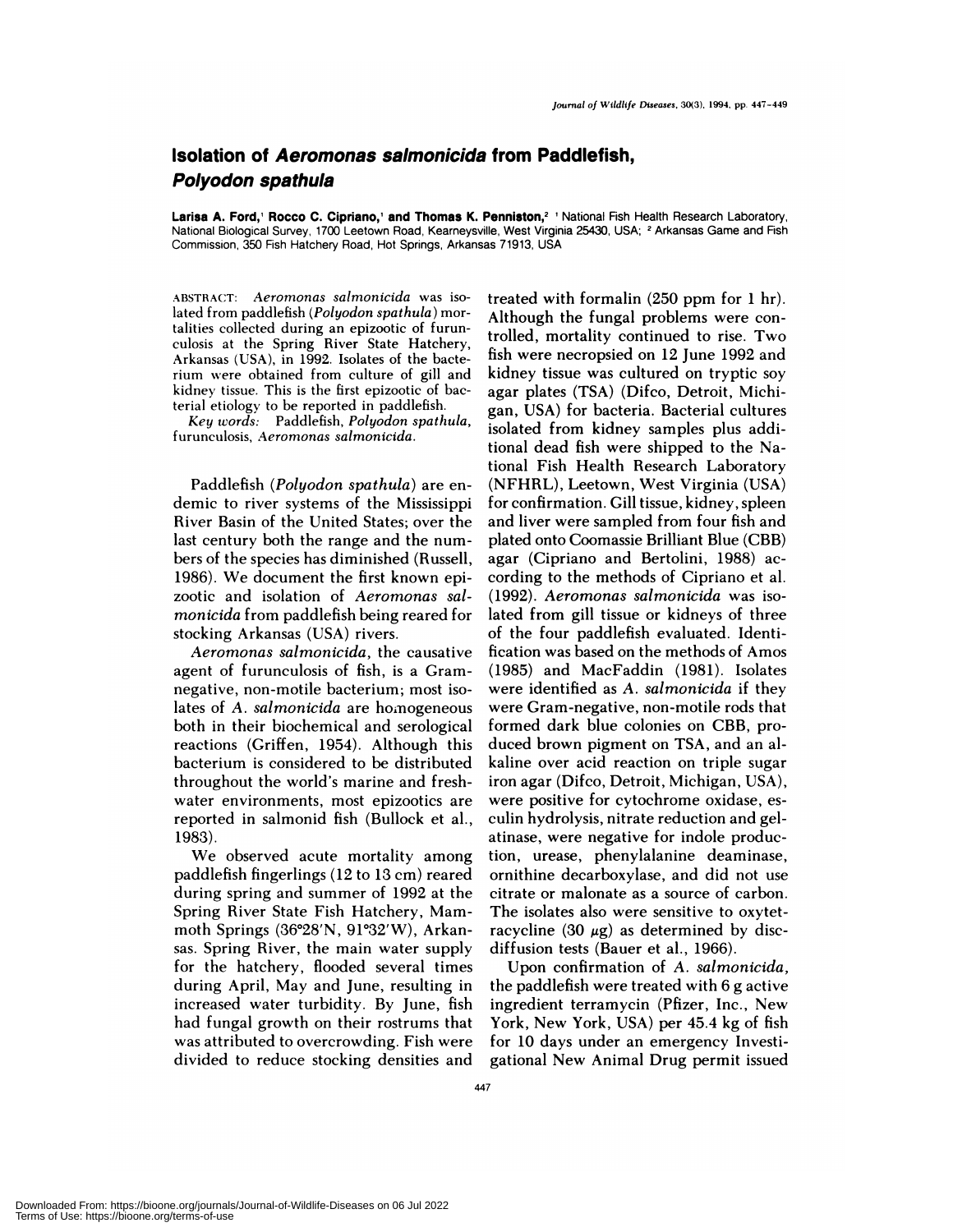by the Food and Drug Administration. Treatment reduced mortality (approximately 90% of 7,000 paddlefish already had died); after a 50-day withdrawal period, most of the approximately 550 remaining fish were stocked.

A subsample of about 150 paddlefish was transported from the Spring Riven State Fish Hatchery to the Andrew Hulsey State Fish Hatchery, Hot Springs (34°32'N, 93°6'W), Arkansas. These fish were maintained on well water chilled to 18 to 20 C to imitate the rearing conditions at Spring Riven as closely as possible, and were used to conduct an infectivity trial. Pathogenfree stocks of juvenile paddlefish were not available, therefore survivors of the sus pected fununculosis epizootic were used. A 24-hr culture of *A. salmonicida* isolated during the epizootic and frozen (-70 C) was grown on TSA and the cells were washed with sterile phosphate buffered saline (PBS; pH 7.0). Cell suspensions were standardized with sterile PBS to 30% and 95% transmission (T) using a spectrophotometer (Milton Roy, Rochester, New York, USA). An inoculum (0.1 ml) from each standardized suspension was injected intrapenitoneally into a group of 20 paddlefish. Another group of 20 paddlefish was injected with PBS (0.1 ml) and served as controls. Paddlefish were fed daily and water temperature remained between 18 and 20 C throughout the trial. Only three fish died due to probable furunculosis during the 17-day period of the trial. Two died from the group of fish that received the highest concentration of bacteria (30% T) and one died from the control tank.

These three mortalities could be attributed to natural exposure to *A. salmonicida* during the epizootic. Isolation, purification and transport of the bacterial culture between facilities, on the other hand, could have affected the virulence of the isolate and resulted in low level of mortality re ported for the infectivity trial. At the NFHRL, a duplicate sample of the A. salmonicida isolate (standardized to 30% T), was used to inject brook trout *(Salvelinus*

*fontinalis)* using the same methods. Sixteen of 20 trout injected died within 10 days and *A. salmonicida* was re-isolated from the kidney of each dead fish. Perhaps, most paddlefish that received an injection of *A. salmonicida* had developed some level of immunity or clearance ability that enabled them to resist infection from a second exposure to the bacterium. Although information on responses of paddlefish to *A. salmonicida* or other bacterial pathogens of fish has not been reported, paddlefish can mount a humoral immune response against such antigens as *Salmonella* spp. whole cells, sheep erythrocytes and human erythrocytes (Legler et al., 1971).

In July 1993, paddlefish became available from a new year-class. of juveniles. The infectivity trial, as described previously, was repeated using groups of only five fish. Suspensions of *A. salmonicida* cells were prepared from a frozen aliquot of the original isolate. Within five days, all five paddlefish injected with 30% T sus pension of cells died. One fish injected with the 95% T suspension of cells died during this period and fish injected with PBS did not die. *Aeromonas salmonicida* was reisolated from each mortality during this trial. Clearly, susceptibility of paddlefish to *A. salmonicida* now must be considered in the management of wild and hatcheryreared stocks, and the potential for paddlefish to become a carrier of the pathogen should be examined.

## **LITERATURE CITED**

- **AMOS, K. H.** (editor). 1985. Procedures forthe detection and identification of certain fish patho **gens,** 3rd ed.Fish Health **Section, American** Fish eries Society, Corvallis, Oregon, 114 p.
- **BAUER, A. W., M. M. KIRBY,** J. **C. SHERRIS, AND M. TURCK.** 1966. Antibiotic susceptibility testing by a standardized single disk method. American Journal of Clinical Pathology 45: 493-496.
- **BULLOCK, G. L., R. C. CIPRIANO, AND** S. F. **SNIESZKO.** 1983. Furunculosis and other diseases caused by *Aeromonas salmonicida.* Fish Disease Leaflet 66, U.S. Fish and Wildlife Service, Washington, D.C., 29 pp.

**CIPRIANO, R. C., AND** J. **BERTOLINI.** 1988. Selection